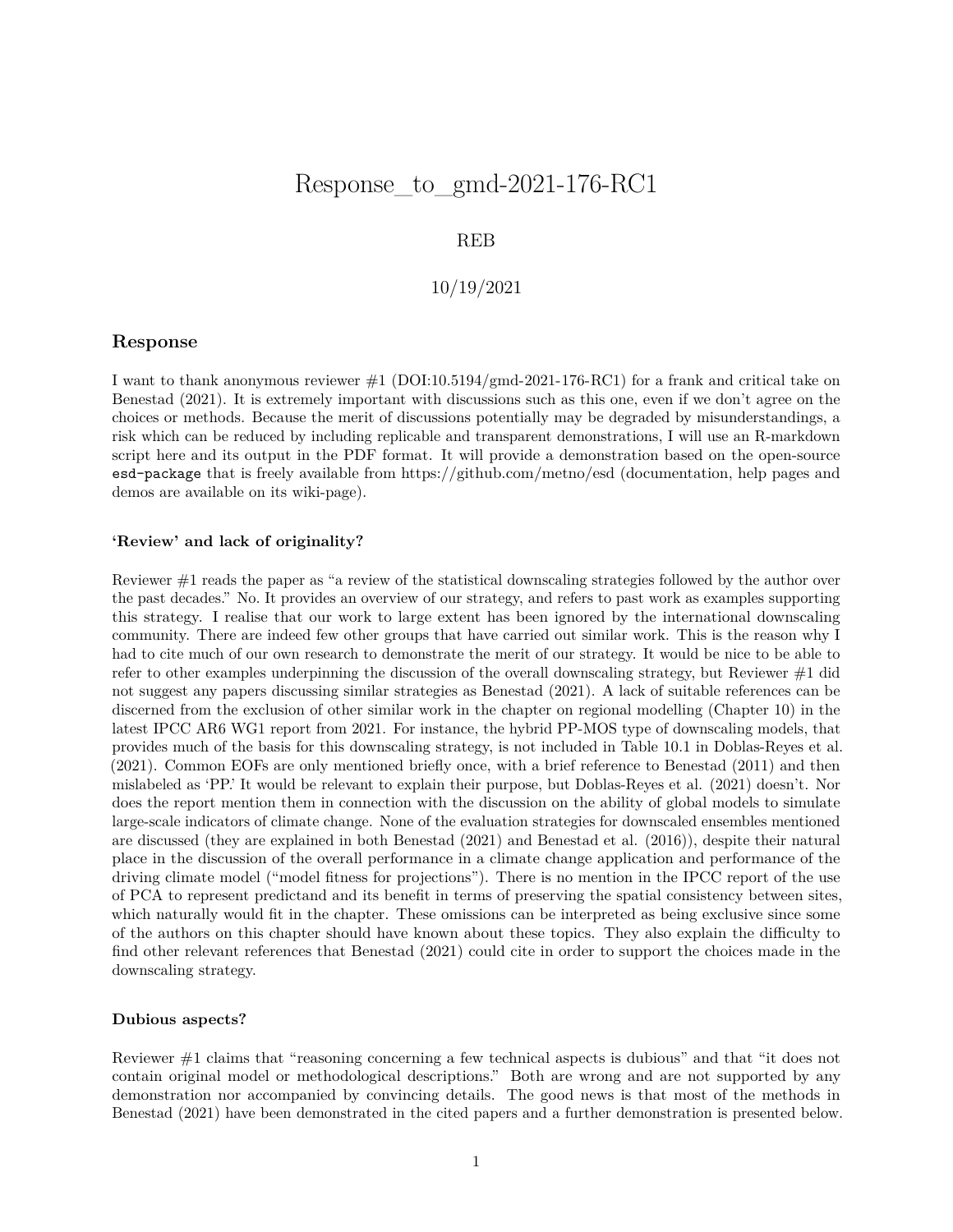When we work with the data, we can also test the assumption which the example provided shows. It is hopefully possible to resolve many different interpretations by testing claims on real data.

This is the first time we have written up a comprehensive description of our overall downscaling strategy, and I don't think there are many other similar descriptions. The fact that hardly any of this work was cited (and certainly not discussed) in Doblas-Reyes et al. (2021) shows that the work still is original from an international point of view. I will challenge Reviewer  $\#1$  to point to any published papers discussing the nine evaluation criteria that were introduced in Benestad (2021). Also, it's difficult to find other examples of downscaling that include the validation of the driving GCMs. A search within Doblas-Reyes et al. (2021) for such examples was unsuccessful. Again, if Reviewer  $#1$  knows of any, I hope (s)he will share this information with us.

#### **Overview versus a forest of details**

One critical point that Reviewer  $\#1$  has on Benestad (2021) is that it "refer[s] to a list of previous papers without offering deeper insight." Again, the manuscript provides an overview of the comprehensive downscaling strategy and provides examples of demonstration to back up the choices taken. Here, the level of details was kept to a minimum to avoid getting lost in the forest of details. The cited papers should be open-access, so readers who want to delve into the details can do so by reading the cited papers. It would be no point of repeating them here, as it would introduce material that is not original - by adding such, the paper would become less original and that would give the criticism of lacking originality a little substance. Again, the purpose of this paper is to provide an overarching view and understanding of the approach to downscaling and why it differs from other similar efforts.

#### **'Project report?'**

The interpretation that Benestad (2021) 'the manuscript to [Reviewer #1] rather reads like a project report or a report of a laboratory for an external evaluation' is both strange and subjective. It shows that there are very different ways of looking at downscaling and scientific literature. I have used an R-markdown script here to demonstrate what a 'project report or a report of a laboratory' looks more like. It may even seem that Reviewer #1 is trying to exclude scientific contributions (s)he doesn't like.

#### **The title**

The original title of Benestad (2021) was 'The Norwegian downscaling Strategy,' but after I received some comments from Norwegian colleagues, it was changed to 'A Norwegian downscaling Strategy.' It does of course not reflect all downscaling in Norway, but nevertheless touches a large portion of it over the 23 years since the national RegClim project. Also, this approach has all the time combined both RCMs and ESD, as explained in Benestad (2021), which I have realised is not so common in other countries. And of course, our approach to ESD is very different as explained in the paper.

#### **The abstract**

The comment from Revewer #1 ("what is the downscaling method based? is it statistical or dynamical ?") reveals our different points of perspectives and different sets of expectations. This paper provides an overview of the comprehensive downscaling strategy that is a level above the choices of a particular downscaling method or whether it is dynamical or statistical. That would be a traditional way of writing a paper, but here we take an innovative and original look on downscaling on a higher level. The paper does present what is stated in the abstract: ". . . description of a comprehensive geoscientific downscaling model strategy is presented outlining an approach that has evolved over the last 20 years. . . ."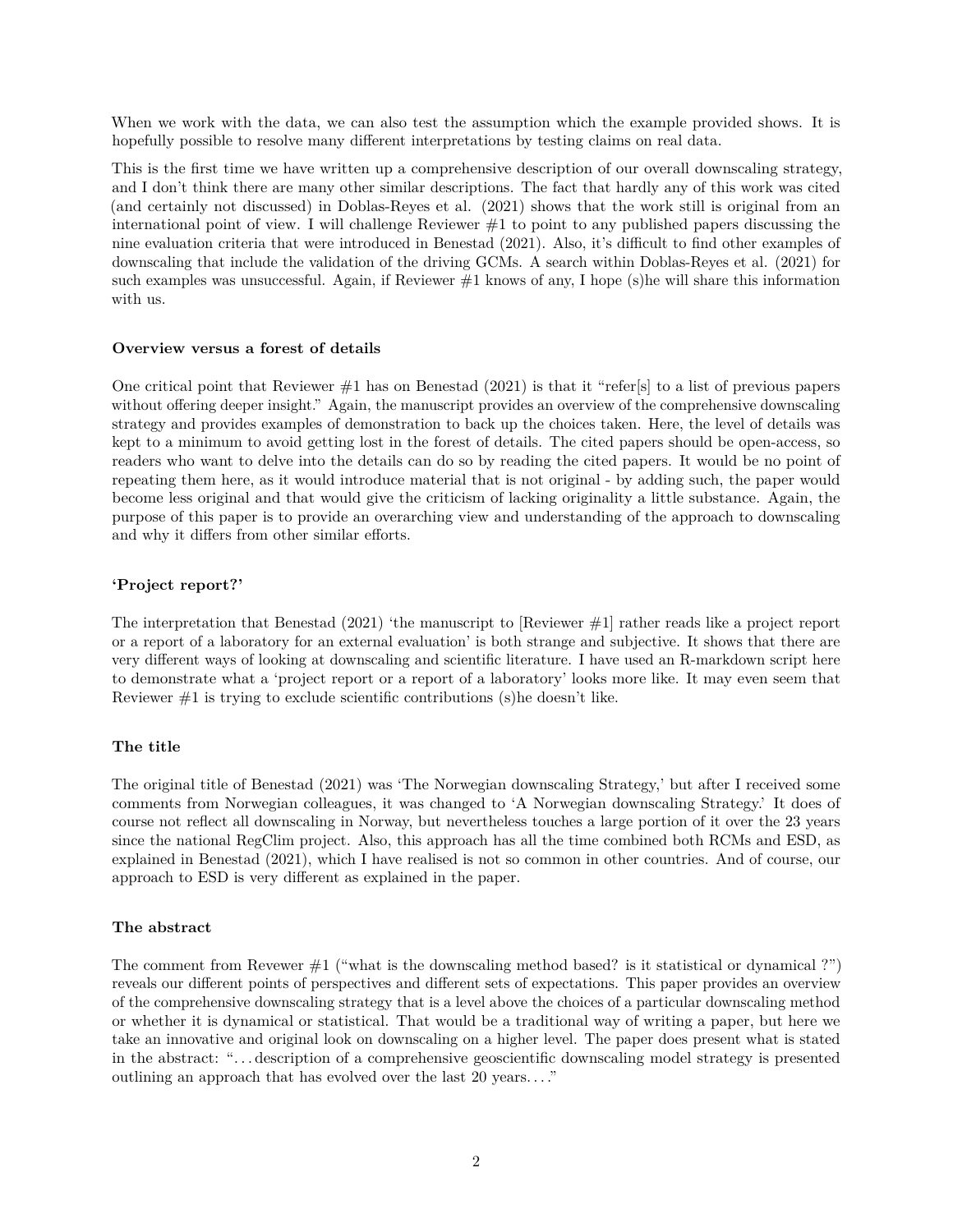#### **Long experience**

The work goes back to the end of the 1990s, and there were few downscaling groups then. There were some, but many of the scholars in those have since retired. Also, it predates CORDEX. The point is that the work on downscaling over many years has produced good progress that has not been recognized, as shown above where Doblas-Reyes et al. (2021) is a case in point.

### **Stock-taking**

I'm certainly not representative for whole Norway, but have collaborated with largest research organisations involved in downscaling in Norway: CICERO, University of Oslo, NORCE, Norwegian Computing, and NVE. Most of these use RCMs and are well attuned to Euro-CORDEX. The paper focuses on ESD (for which I know of few other activities in Norway) and the combination of ESD and RCM.

#### **Bias correction**

There may be different views on bias correction, but here I want to emphasise that the merit of downscaling is to use the large-scale aspects that the GCMs are able to reproduce in a skillful way, and information about how local conditions depend on such large-scale conditions, in addition to geography, and use these additional sources of information to get a refined picture. Bias correction involves bias correction. It's legitimate to state such a point of view in a scientific paper, I think, and especially if it's controversial.

#### **Common EOFs**

The paper does not assume that common EOFs are superior, but cites demonstrations that show that they in fact are superior. The strange thing is that they are not recognized in Doblas-Reyes et al. (2021), but only briefly mentioned once in the passing. This is also part of the motivation behind describing the downscaling strategy that has been adopted in a Norwegian research group with long experience on downscaling. We have understood that the concept of common EOFs perhaps is a bit difficult to understand.

# **Outcome**

Thanks for this question - this is explained more carefully in the revised version of the paper: "In this context, individual outcomes can be the temperature or rainfall for a random day or a particular state for a random time step when we deal with a time series."

It is true that climate downscaling is never about the prediction of individual events, and the difference between the two concepts here is in terms of how the models are calibrated: either on a time-step-by-time-step (day-by-day) basis or by estimating the dependency of the pdf parameters on large-scale conditions. This is not more carefully explained in the revised paper.

# **Normal distribution according to the central limit theorem**

The reviewer points out that the notion of a normal distribution for aggregated statistics is not generally true, and in a bayesian setting the prior for variance are other types of non-normal distributions. In this case, we discuss only four different types of aggregated statistics: the mean  $\overline{T}$ , the standard deviation  $\sigma$  for temperature, and wet-day mean precipitation  $\mu$  and wet-day frequency  $f_w$  for 24-hr precipitation. Fortunately, we don't need to downscale the variance. We can also carry out actual tests to see if the distribution of these variables do follow a normal distribution. Below is an example for the standard deviation  $\sigma$  that has the closest connection to the variance  $\sigma^2$  cited in the criticism: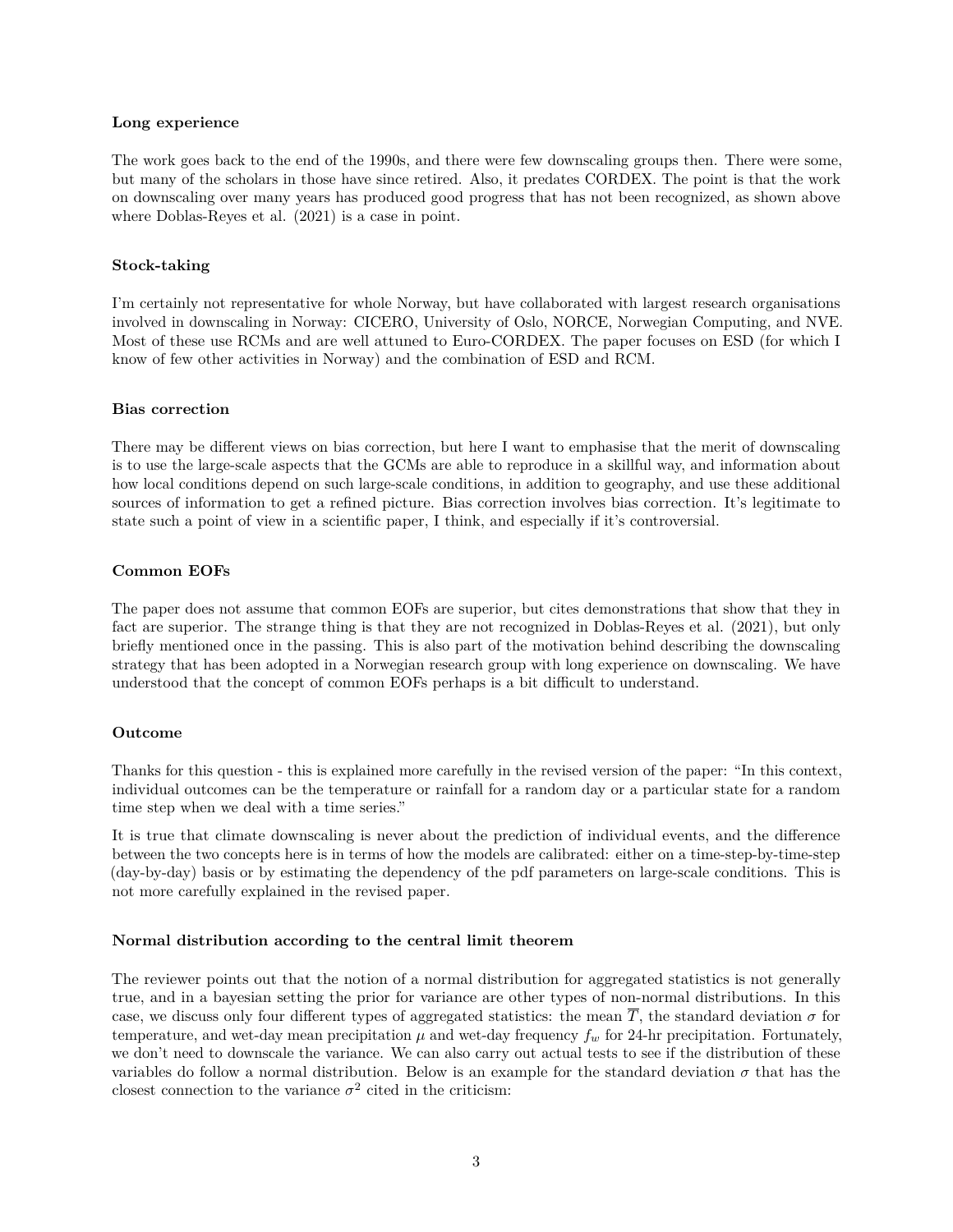```
## Test the distribution of variance in temperature
library(esd) ## https://github.com/metno/esd
## Loading required package: ncdf4
## Loading required package: zoo
##
## Attaching package: 'zoo'
## The following objects are masked from 'package:base':
##
## as.Date, as.Date.numeric
## Registered S3 methods overwritten by 'esd':
## method from
## subset.default base
## subset.matrix base
## subset.zoo zoo
data(ferder) ## This line fetches 24-hr mean temperature for Færder lighthouse south of Oslo
sigma <- as.4seasons(ferder,FUN='sd')
djf <- subset(sigma,it='djf')
mam <- subset(sigma, it='mam')
jja <- subset(sigma,it='jja')
son <- subset(sigma,it='son')
par(mfcol=c(2,2))qqnorm(djf,main=expression(paste('DJF qqnorm: ',sigma)))
qqline(djf,lty=2,col='red')
grid()
qqnorm(mam, main=expression(paste('MAM qqnorm: ', sigma)))
qqline(mam,lty=2,col='red')
grid()
qqnorm(jja,main=expression(paste('JJA qqnorm: ',sigma)))
qqline(jja,lty=2,col='red')
grid()
qqnorm(son,main=expression(paste('SON qqnorm: ',sigma)))
qqline(son,lty=2,col='red')
grid()
```
4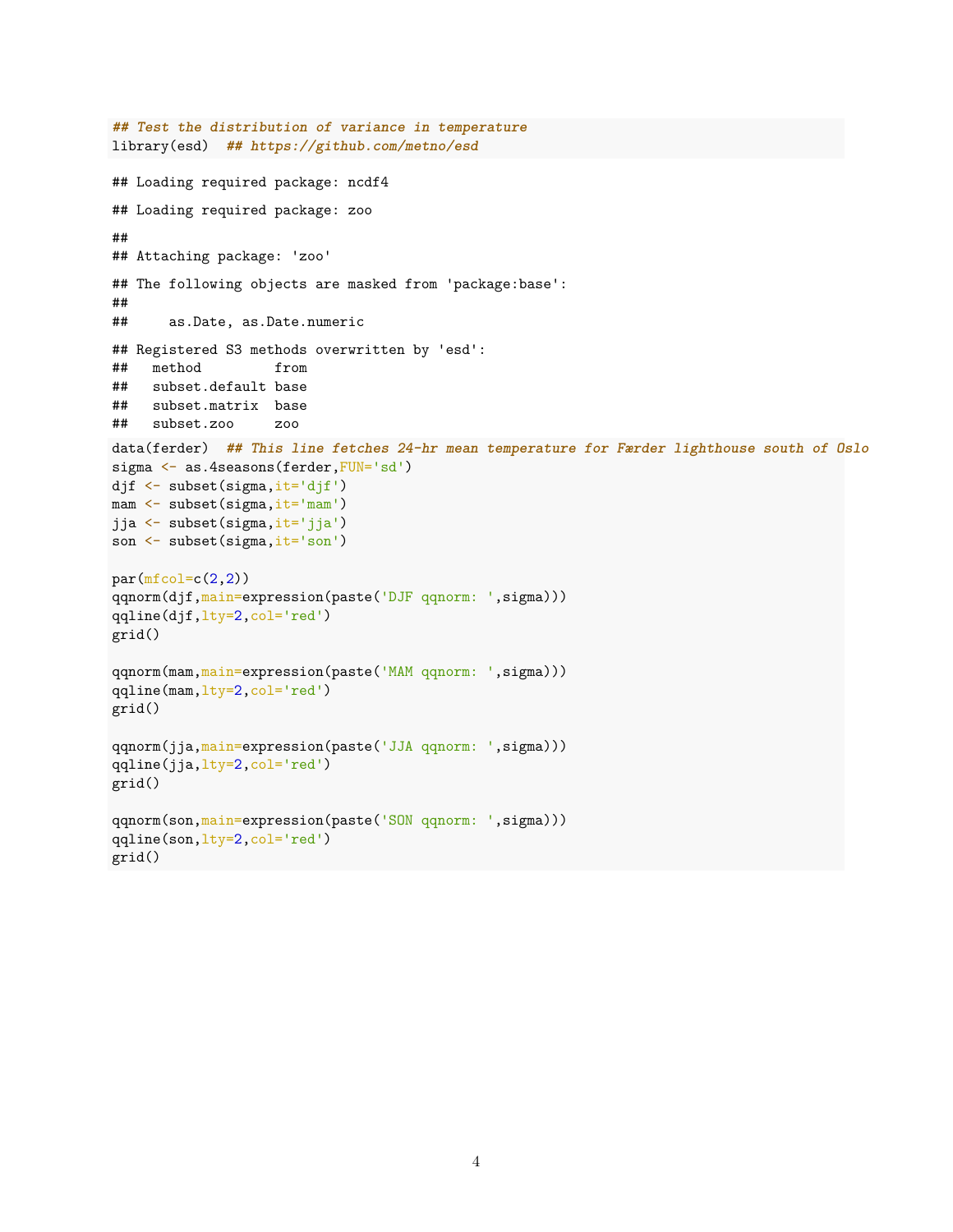

The example here shows that  $\sigma$  doesn't follow a normal distribution perfectly, but the normal distribution is nevertheless a reasonable assumption.

It is also explained in Benestad (2021) that it's extremely important to evaluate all assumptions and all results, and also to test the downscaled results for  $\sigma$  against observations to evaluate the skill of the ordinary linear model (OLM). Trend analysis over historical times and downscaled projections, however, show that  $\sigma$  is not very sensitive to large-scale changes and less important than the changes in the mean *T*. The discussion paper recommends two tests for checking whether the downscaling of any of the aggregated parameters are skillfully reproduced by the OLMs: by comparing their historical trends with the trends simulated by each ensemble member (a Chi-2 test) and whether their variance are realistic in terms of the simulated 90-percentile confidence interval. More details are provided in Benestad et al. (2016).

Another example demonstrating the point made by Reviewer  $\#1$  is that the number of e.g. heatwaves or storms in a region is expected to be Poisson-distributed, whereas the duration of heatwaves or dry spells may follow the geometric distribution as explained in Benestad et al. (2018). In other words, it is true there are some parameters used in the downscaling strategy that are not normally distributed, but Benestad (2021) already explains this quite extensively.

In this case, the point made by Reviewer  $#1$  can be solved by inserting 'these' in the revised paper: "Since we downscale the parameters of the pdfs and the probability expressions, i.e.  $[\mu_t, \sigma_T, f_w, \mu]$ , we tend to use multiple regression because these parameters aggregated over seasonal scales tend to approximately follow the normal distribution according to the central limit theorem."

#### **The median**

The parameter of the geometric distribution is not an integer, but a rational number because it's the success probability p and the mean spell length is  $\overline{L} = 1/p$ . With the mean duration, you can estimate the probabilities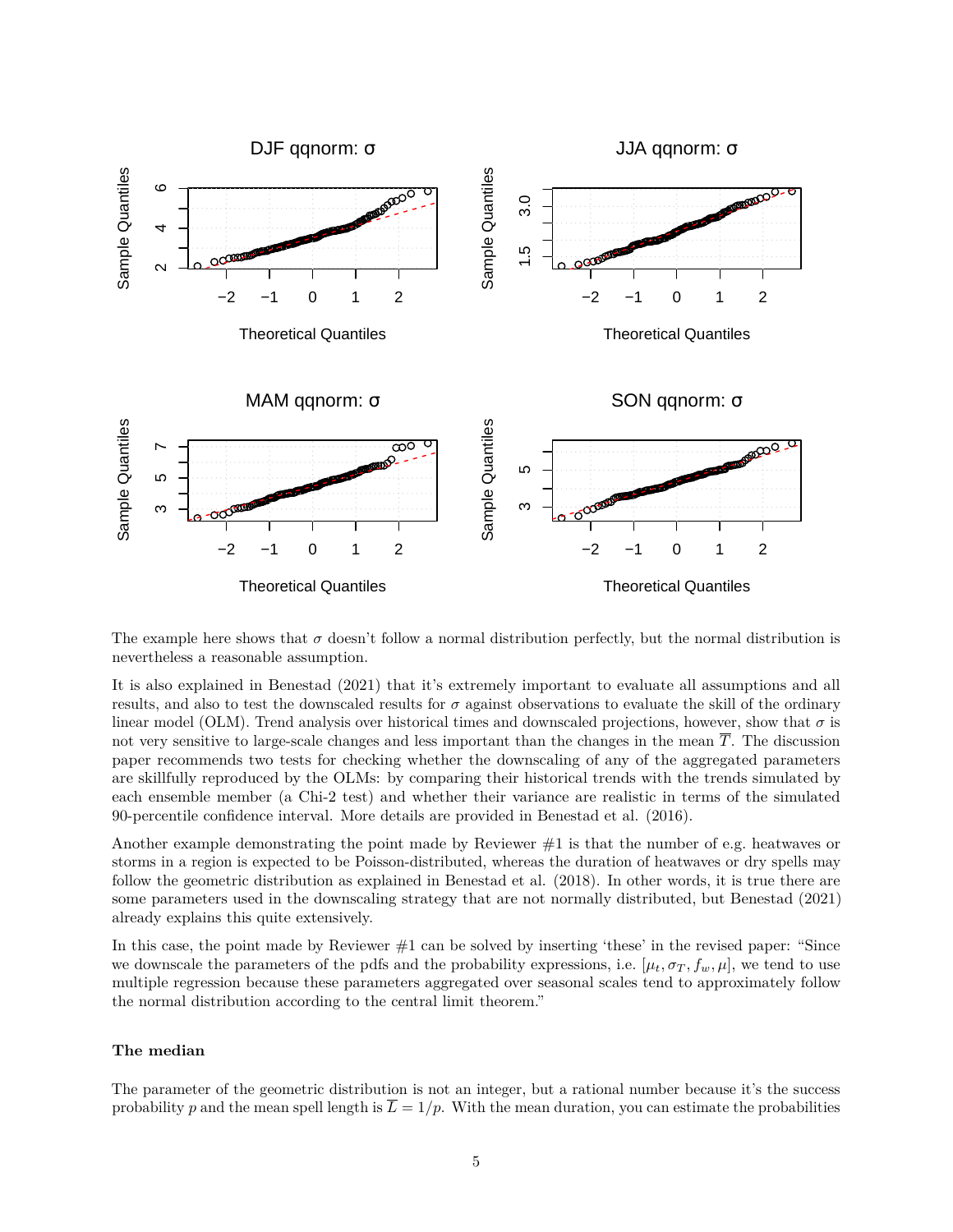for the different spell lengths, but it's impossible with the median which is not a rational number (it.s a mix between integers and sometimes a rational number). It's not common to use the geometric distribution to analyse duration of events in downscaling and regional climate modelling, and this is an original part of the downscaling approach described in Benestad (2021). Se e.g. [https://en.wikipedia.org/wiki/Geometric\\_distr](https://en.wikipedia.org/wiki/Geometric_distribution) [ibution](https://en.wikipedia.org/wiki/Geometric_distribution) for more information about the geometric distribution.

# **The statistics of maxima**

The discussion about statistics of maxima is in the context of the IPCC SREX and presenting the change in annual maximum number of consecutive dry days. I have revised this part of the text somewhat to avoid confusion.

# **Strategy for storing large volumes of multi-model ensemble ESD output**

The way huge volumes data is organised has an effect on their availability when it comes to climate services and use for climate change adaptation. There is to my knowledge no discussion about how to represent the information of large multi-model ensembles in ways so that relevant information can be quickly and efficiently distilled. This has become part of our downscaling strategy which is geared to providing regional climate change information for society, as explained in Benestad (2021). The details are provided in the reference cited: Benestad et al.  $(2017)$  and a demonstration is available from the cited URL. Reviewer  $\#1$  fails to see the direct link of this section to the other sections, which shows that (s)he has a different experience regarding the provision of regional climate information to society. One question is how (s)he would suggest to organise vast volumes of data from large multi-model ensembles represented on 8x8km maps for a given region (many gigabytes).

# **RCMs and GCMs**

Yes, GCMs do strictly not represent the same aspects as those observed. But they nevertheless are able to provide useful inforation about large-scale phenomena. The downscaling strategy explained in Benestad (2021) makes use of the large-scale aspects that the GCMs are able to reproduce in order to infer local consequences.

# **Using the best information the right way**

Comment: "Does this mean that the CMIP5 and CMIP6 ensemble is a 'case of not using the right information in a correct way'?" - it's better to say 'best information' and the revised paper will do that. The sentence is followed by a discussion in Benestad (2021) for why we should not use one single model, which is both obvious and a clear way of demonstrating the point. Both CMIP and CORDEX ensembles are valuable but also have limitations. We would not use any CMIP ensemble to make judgement about the fate of the Alpine snowpack, for instance, but they do a good job in terms of indicating the evolution of the global mean temperature.

# **Biases in GCMs**

There are of course biases in both GCMs and RCMs, but the application of ESD bypasses them. The point is that both RCMs and ESD are needed to get the best information about the regional climate. The paper has been revised to avoid this misunderstanding.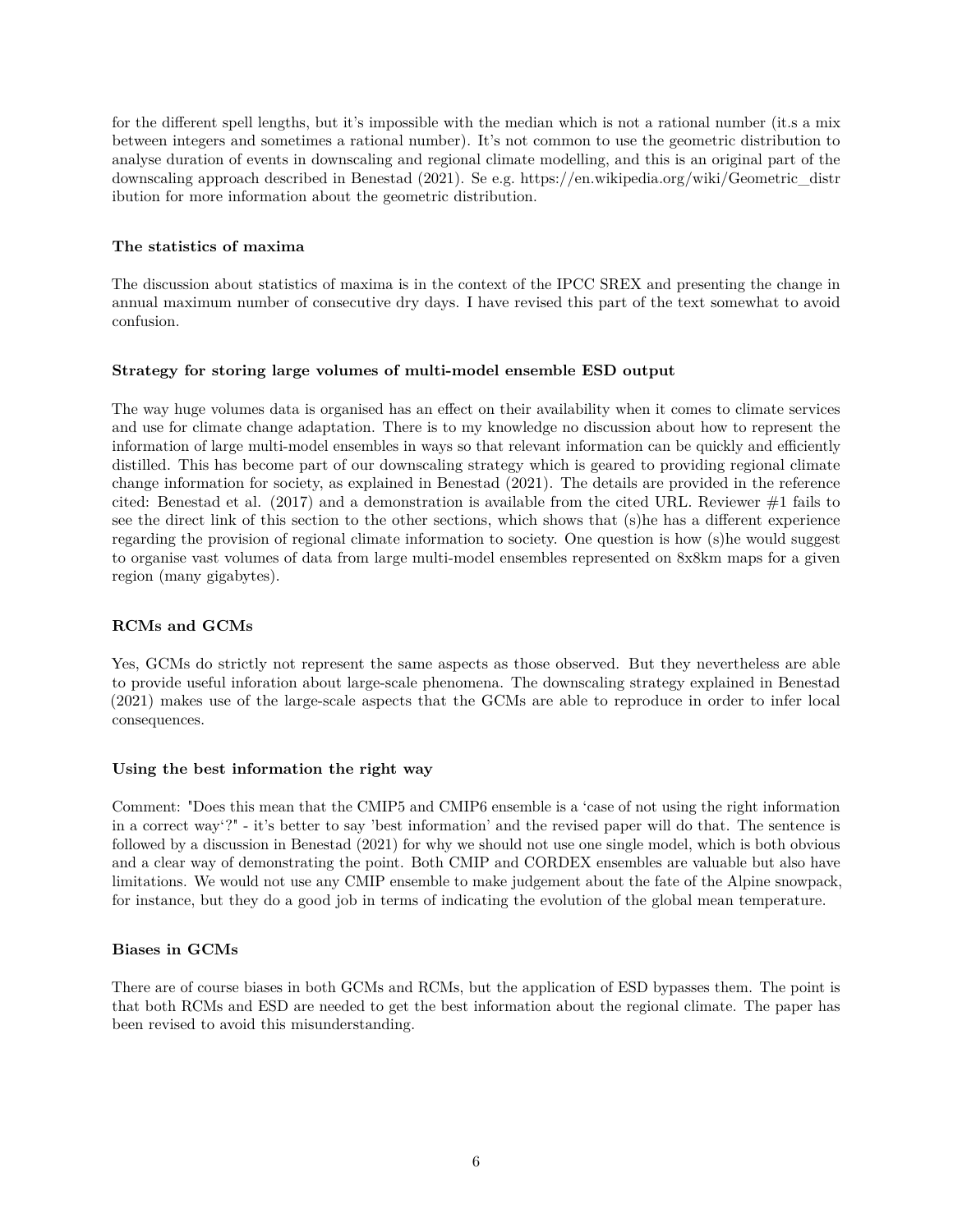# **Wrap-up**

Benestad (2021) approaches the downscaling approach with questions why, what and how, "a golden circle" inspired by the TED-talk of Simon Sinek [\(https://www.ted.com/talks/simon\\_sinek\\_how\\_great\\_leaders\\_i](https://www.ted.com/talks/simon_sinek_how_great_leaders_inspire_action?language=en) nspire action?language=en). This is not common in academic papers but it can make the points clearer for the reader. According to the paper's metric (2021-10-21), it has been accessed 780 times since July. This stands in contrast to the number of citations of the work connected to this strategy in Doblas-Reyes et al. (2021) and the attention received through CORDEX. Benestad (2021) can also be interpreted as a criticism against the protocol proposed by CORDEX and VALUE which possibly can have attracted interest.

Benestad (2021) provides a geoscientific model strategy description for using statistical models. It discusses new methods for assessment of models, including work on developing new metrics for assessing model performance and novel ways of comparing model results with observational data, in addition to describing new standard experiments for assessing model performance. Thus, the claim by Reviewer #1 that it is a review with no original model or methodological descriptions is unconvincing. Benestad (2021) also exposes controversial sides in the downscaling community, 'silo thinking,' and an intellectual gap between the different research groups (Reviewer #1's comments, [DOI:10.5194/gmd-2021-176-RC1,](DOI:10.5194/gmd-2021-176-RC1) also seems to support this interpretations). It begs the uncomfortable question whether some efforts are being suppressed by strong characters in important positions.

# **R-markdown**

This is an R Markdown document. Markdown is a simple formatting syntax for authoring HTML, PDF, and MS Word documents. For more details on using R Markdown see [http://rmarkdown.rstudio.com.](http://rmarkdown.rstudio.com) The following chunk is provided to show details about the platform used in the demonstration above (e.g. versions of R and esd)

print(sessionInfo())

```
## R version 4.1.1 (2021-08-10)
## Platform: x86_64-pc-linux-gnu (64-bit)
## Running under: Ubuntu 18.04.6 LTS
##
## Matrix products: default
## BLAS: /usr/lib/x86_64-linux-gnu/blas/libblas.so.3.7.1
## LAPACK: /usr/lib/x86_64-linux-gnu/lapack/liblapack.so.3.7.1
##
## locale:
## [1] LC CTYPE=en US.UTF-8 LC NUMERIC=C
## [3] LC_TIME=en_US.UTF-8 LC_COLLATE=en_US.UTF-8
## [5] LC_MONETARY=en_US.UTF-8 LC_MESSAGES=en_US.UTF-8
## [7] LC_PAPER=en_US.UTF-8 LC_NAME=C
## [9] LC_ADDRESS=C LC_TELEPHONE=C
## [11] LC_MEASUREMENT=en_US.UTF-8 LC_IDENTIFICATION=C
##
## attached base packages:
## [1] stats graphics grDevices utils datasets methods base
##
## other attached packages:
## [1] esd_1.9.88 zoo_1.8-9 ncdf4_1.17
##
## loaded via a namespace (and not attached):
## [1] lattice_0.20-45 digest_0.6.27 grid_4.1.1 magrittr_2.0.1
## [5] evaluate_0.14 highr_0.9 rlang_0.4.11 stringi_1.6.2
```